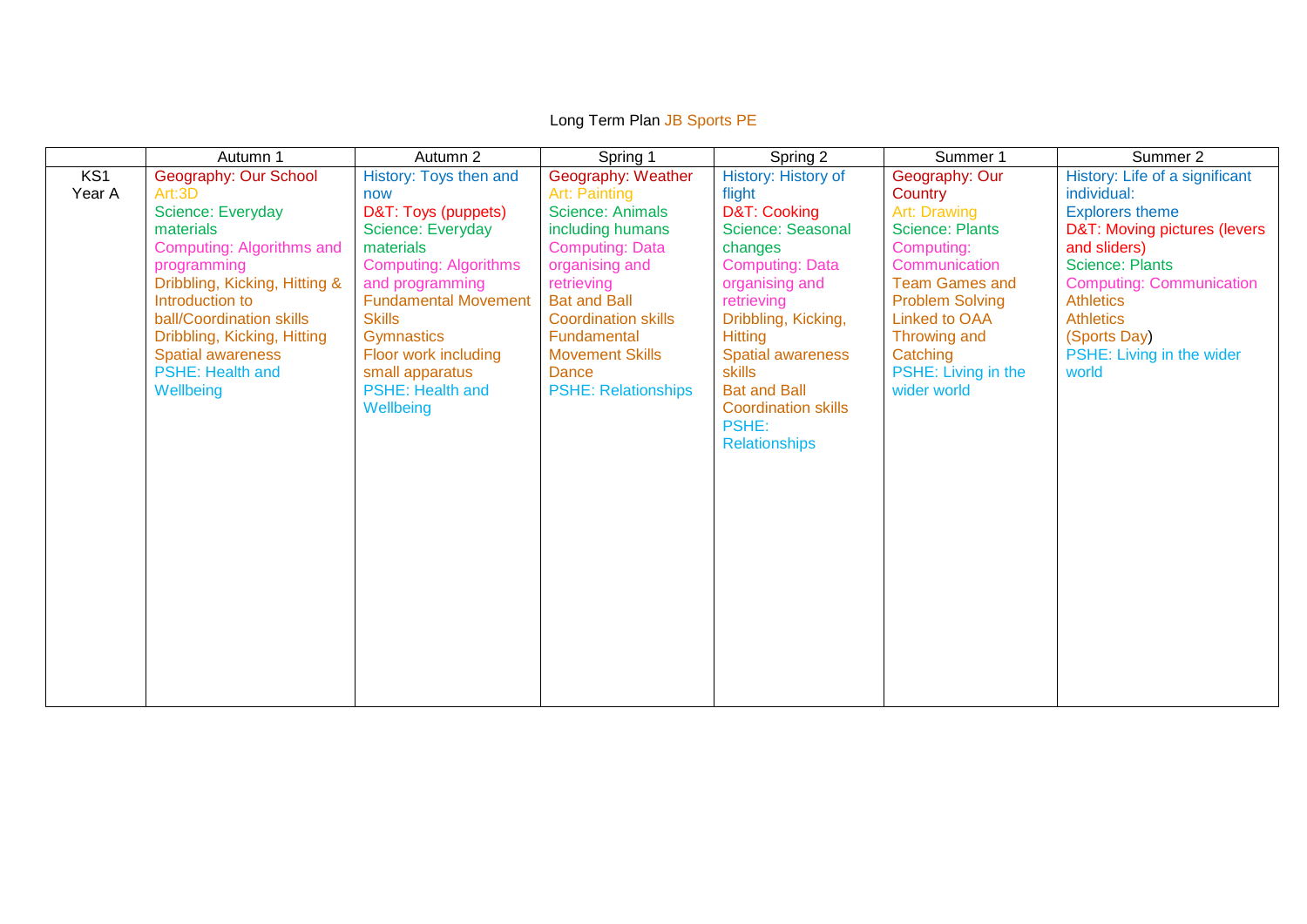| KS <sub>1</sub> | Geography: Beside the         | History: Changes in          | Geography: Magical         | <b>History: English</b>    | Geography: Let's go to | <b>History: Lives of Significant</b> |
|-----------------|-------------------------------|------------------------------|----------------------------|----------------------------|------------------------|--------------------------------------|
| Year B          | seaside                       | living memory, schools       | <b>Mapping</b>             | <b>Renaissance Period</b>  | China                  | individuals, medicine through        |
|                 | <b>Art: 3D</b>                | through the ages             | <b>Art: Painting</b>       | Gunpowder plot,            | <b>Art: Drawing</b>    | time                                 |
|                 | Science: living things and    | D&T: Cooking                 | Science: Uses of           | Tudors, Plague,            | <b>Science: Plants</b> | D&T: vehicles                        |
|                 | their habitats                | Science: Living things       | everyday materials         | <b>Great Fire</b>          | Computing:             | <b>Science: Plants</b>               |
|                 | Computing: Algorithms and     | and their habitats           | <b>Computing: Data</b>     | <b>D&amp;T: Houses</b>     | Communication          | <b>Computing: Communication</b>      |
|                 | programming                   | <b>Computing: Algorithms</b> | organising and             | (winders)                  | <b>Team Games and</b>  | <b>Athletics</b>                     |
|                 | Dribbling, Kicking, Hitting & | and programming              | retrieving                 | <b>Science: Animals</b>    | <b>Problem Solving</b> | <b>Athletics</b>                     |
|                 | Introduction to               | <b>Fundamental Movement</b>  | <b>Bat and Ball</b>        | including humans           | <b>Linked to OAA</b>   | (Sports Day)                         |
|                 | ball/Coordination skills      | <b>Skills</b>                | <b>Coordination skills</b> | <b>Computing: Data</b>     | Throwing and           | PSHE: Living in the wider            |
|                 | Dribbling, Kicking, Hitting   | Gymnastics                   | Fundamental                | organising and             | Catching               | world                                |
|                 | <b>Spatial awareness</b>      | Floor work including         | <b>Movement Skills</b>     | retrieving                 | PSHE: Living in the    |                                      |
|                 | <b>PSHE: Health and</b>       | small apparatus              | <b>Dance</b>               | Dribbling, Kicking,        | wider world            |                                      |
|                 | Wellbeing                     | <b>PSHE: Health and</b>      | <b>PSHE: Relationships</b> | <b>Hitting</b>             |                        |                                      |
|                 |                               | Wellbeing                    |                            | <b>Spatial awareness</b>   |                        |                                      |
|                 |                               |                              |                            | <b>skills</b>              |                        |                                      |
|                 |                               |                              |                            | <b>Bat and Ball</b>        |                        |                                      |
|                 |                               |                              |                            | <b>Coordination skills</b> |                        |                                      |
|                 |                               |                              |                            | <b>PSHE: Relationships</b> |                        |                                      |
|                 |                               |                              |                            |                            |                        |                                      |
|                 |                               |                              |                            |                            |                        |                                      |
|                 |                               |                              |                            |                            |                        |                                      |
|                 |                               |                              |                            |                            |                        |                                      |
|                 |                               |                              |                            |                            |                        |                                      |
|                 |                               |                              |                            |                            |                        |                                      |
|                 |                               |                              |                            |                            |                        |                                      |
|                 |                               |                              |                            |                            |                        |                                      |
|                 |                               |                              |                            |                            |                        |                                      |
|                 |                               |                              |                            |                            |                        |                                      |
|                 |                               |                              |                            |                            |                        |                                      |
|                 |                               |                              |                            |                            |                        |                                      |
|                 |                               |                              |                            |                            |                        |                                      |
|                 |                               |                              |                            |                            |                        |                                      |
|                 |                               |                              |                            |                            |                        |                                      |
|                 |                               |                              |                            |                            |                        |                                      |
|                 |                               |                              |                            |                            |                        |                                      |
|                 |                               |                              |                            |                            |                        |                                      |
|                 |                               |                              |                            |                            |                        |                                      |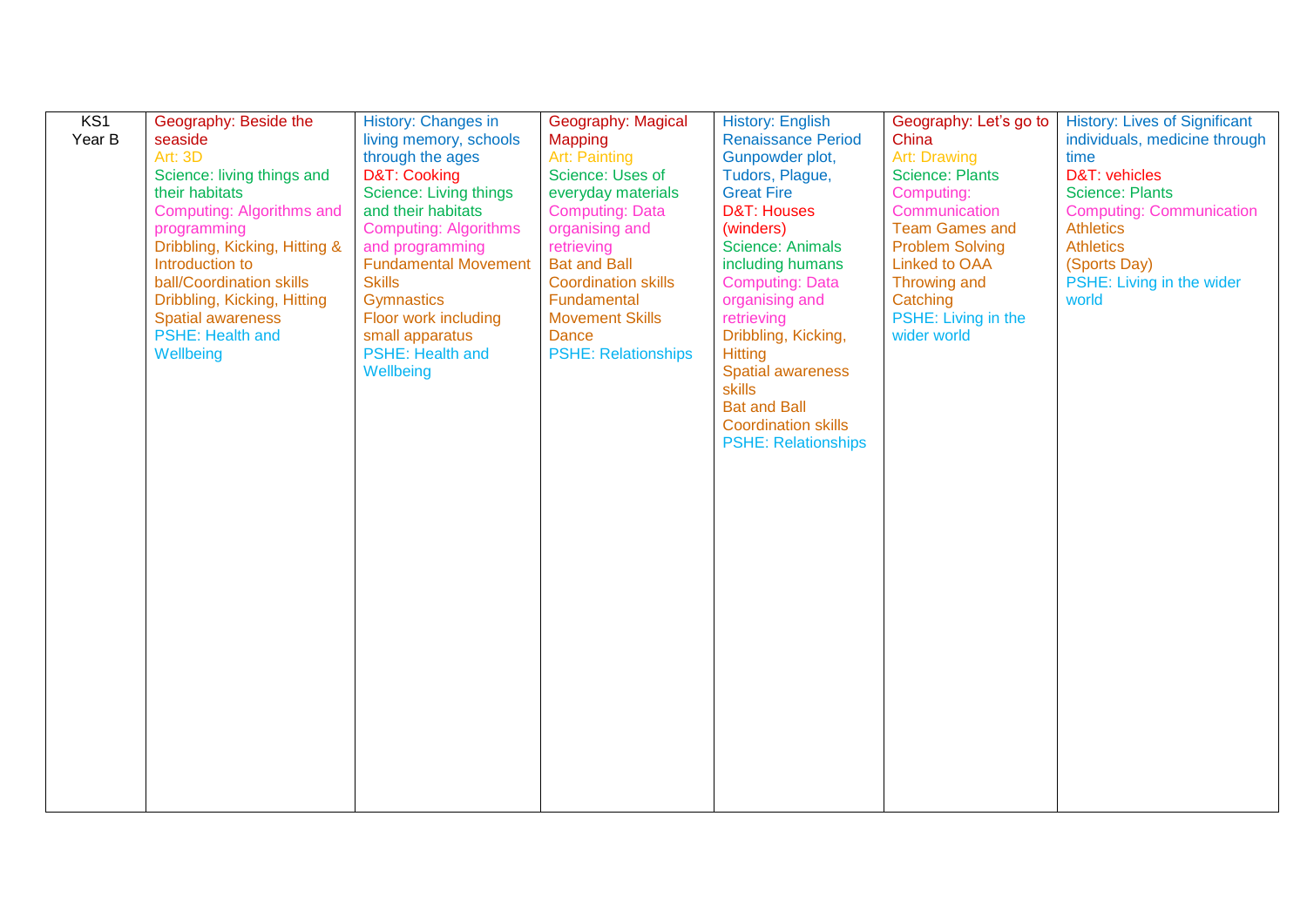| LKS <sub>2</sub> | Geography:                  | History: Stone Age to   | Geography: UK              | <b>History: Ancient</b>        | Geography: Extreme           | <b>History: Ancient Greece</b> |
|------------------|-----------------------------|-------------------------|----------------------------|--------------------------------|------------------------------|--------------------------------|
| Year A           | <b>Land Use</b>             | <b>Iron Age</b>         | Compared with an           | Egypt                          | Earth                        | D&T: Bridges and cardboard     |
|                  | Art: Painting               | D&T: Packaging          | <b>African Country</b>     | <b>D&amp;T: Pencil holders</b> | Art: 3D                      | structures                     |
|                  | Science: Light              | <b>Science: Rocks</b>   | <b>Art: Drawing</b>        | Science: Forces and            | <b>Science: Animals</b>      | <b>Science: Plants</b>         |
|                  | <b>Computing: Using the</b> | Computing:              | Science: Forces and        | magnets                        | including humans             | <b>Computing: Presentation</b> |
|                  | internet                    | Communication           | magnets                    | <b>Computing: Data</b>         | <b>Computing: databases</b>  | <b>Athletics</b>               |
|                  | <b>Invasion Games</b>       | <b>Gymnastics</b>       | Computing:                 | retrieving and                 | <b>Invasion Games</b>        | <b>Athletics</b>               |
|                  | <b>Basketball</b>           | Floor work              | Algorithms and             | organising                     | <b>Tag Rugby</b>             | (Sports Day)                   |
|                  | <b>Invasion Games</b>       | <b>Gymnastics</b>       | Planning                   | Dance                          | <b>OAA</b>                   | PSHE: Living in the wider      |
|                  |                             | Floor work including    | <b>Net and Wall</b>        | Net and Wall                   | <b>Striking and Fielding</b> | world                          |
|                  | Football                    | small apparatus         | Volleyball                 | <b>Tennis</b>                  | <b>Cricket</b>               |                                |
|                  | <b>Invasion Games</b>       | <b>Gymnastics</b>       | <b>Dance</b>               | <b>PSHE: Relationships</b>     | PSHE: Living in the          |                                |
|                  | Football                    | Floor work including    | Dance                      |                                | wider world                  |                                |
|                  | <b>PSHE: Health and</b>     | small apparatus         | <b>PSHE: Relationships</b> |                                |                              |                                |
|                  | Wellbeing                   | <b>PSHE: Health and</b> |                            |                                |                              |                                |
|                  |                             | Wellbeing               |                            |                                |                              |                                |
|                  |                             |                         |                            |                                |                              |                                |
|                  |                             |                         |                            |                                |                              |                                |
|                  |                             |                         |                            |                                |                              |                                |
|                  |                             |                         |                            |                                |                              |                                |
|                  |                             |                         |                            |                                |                              |                                |
|                  |                             |                         |                            |                                |                              |                                |
|                  |                             |                         |                            |                                |                              |                                |
|                  |                             |                         |                            |                                |                              |                                |
|                  |                             |                         |                            |                                |                              |                                |
|                  |                             |                         |                            |                                |                              |                                |
|                  |                             |                         |                            |                                |                              |                                |
|                  |                             |                         |                            |                                |                              |                                |
|                  |                             |                         |                            |                                |                              |                                |
|                  |                             |                         |                            |                                |                              |                                |
|                  |                             |                         |                            |                                |                              |                                |
|                  |                             |                         |                            |                                |                              |                                |
|                  |                             |                         |                            |                                |                              |                                |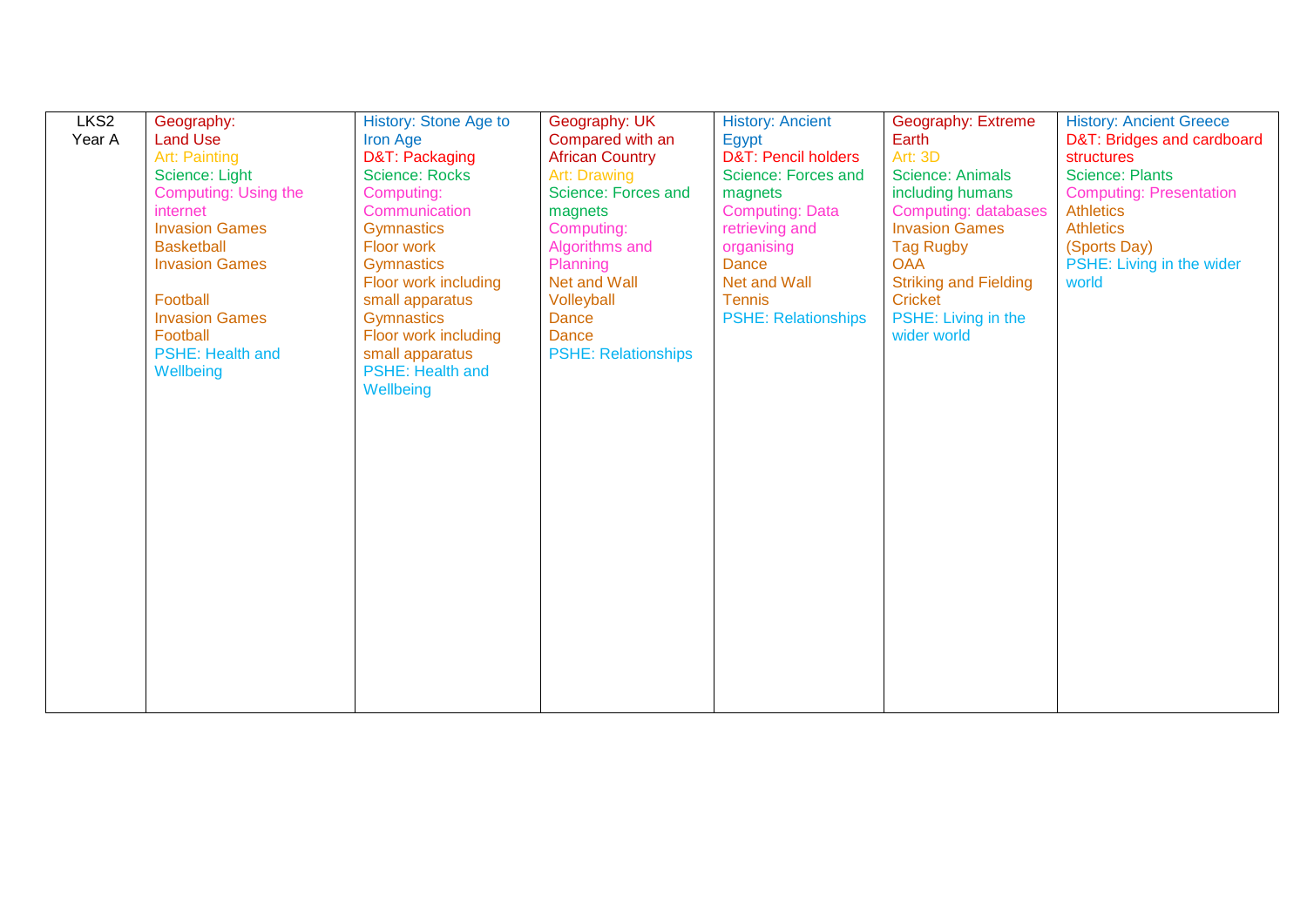| LKS <sub>2</sub> | Geography:                  | <b>History: Roman Empire</b> | Geography: Enough            | <b>History: Local History</b> | Geography: Mapping           | History: Anglo-Saxons and      |
|------------------|-----------------------------|------------------------------|------------------------------|-------------------------------|------------------------------|--------------------------------|
| Year B           | All Around the world        | D&T: Cooking                 | for everyone (including      | Study after 1066              | Art: 3D                      | <b>Scots</b>                   |
|                  | <b>Art: Painting</b>        | (biscuits)                   | local area)                  | D&T: Mechanical               | Science: Living things       | D&T: Mechanical Devices -      |
|                  | <b>Science: Electricity</b> | Science: Sound               | Art: Drawing                 | Devices - levers and          | and their habitats           | gears, pulleys and cams        |
|                  | <b>Computing: Using the</b> | Computing:                   | Science: States of           | linkages                      | Computing:                   | Science: Animals including     |
|                  | internet                    | Communication                | <b>Matter</b>                | <b>Science: Living things</b> | <b>Databases</b>             | humans                         |
|                  | <b>Invasion Games</b>       | Gymnastics                   | <b>Computing: Algorithms</b> | and their habitats            | <b>Invasion Games</b>        | <b>Computing: Presentation</b> |
|                  | <b>Basketball</b>           | Floor work                   | and planning                 | <b>Computing: Data</b>        | <b>Tag Rugby</b>             | <b>Athletics</b>               |
|                  | <b>Invasion Games</b>       | <b>Gymnastics</b>            | <b>Net and Wall</b>          | retrieving and                | <b>OAA</b>                   | <b>Athletics</b>               |
|                  | Football                    | Floor work including         | Volleyball                   | organising                    | <b>Striking and Fielding</b> | (Sports Day)                   |
|                  | <b>Invasion Games</b>       | small apparatus              | <b>Dance</b>                 | <b>Dance</b>                  | <b>Cricket</b>               | PSHE: Living in the wider      |
|                  | Football                    | Gymnastics                   | <b>Dance</b>                 | Net and Wall                  | PSHE: Living in the          | world                          |
|                  | <b>PSHE: Health and</b>     | Floor work including         | <b>PSHE: Relationships</b>   | <b>Tennis</b>                 | wider world                  |                                |
|                  | Wellbeing                   | small apparatus              |                              | <b>PSHE: Relationships</b>    |                              |                                |
|                  |                             | <b>PSHE: Health and</b>      |                              |                               |                              |                                |
|                  |                             | Wellbeing                    |                              |                               |                              |                                |
|                  |                             |                              |                              |                               |                              |                                |
|                  |                             |                              |                              |                               |                              |                                |
|                  |                             |                              |                              |                               |                              |                                |
|                  |                             |                              |                              |                               |                              |                                |
|                  |                             |                              |                              |                               |                              |                                |
|                  |                             |                              |                              |                               |                              |                                |
|                  |                             |                              |                              |                               |                              |                                |
|                  |                             |                              |                              |                               |                              |                                |
|                  |                             |                              |                              |                               |                              |                                |
|                  |                             |                              |                              |                               |                              |                                |
|                  |                             |                              |                              |                               |                              |                                |
|                  |                             |                              |                              |                               |                              |                                |
|                  |                             |                              |                              |                               |                              |                                |
|                  |                             |                              |                              |                               |                              |                                |
|                  |                             |                              |                              |                               |                              |                                |
|                  |                             |                              |                              |                               |                              |                                |
|                  |                             |                              |                              |                               |                              |                                |
|                  |                             |                              |                              |                               |                              |                                |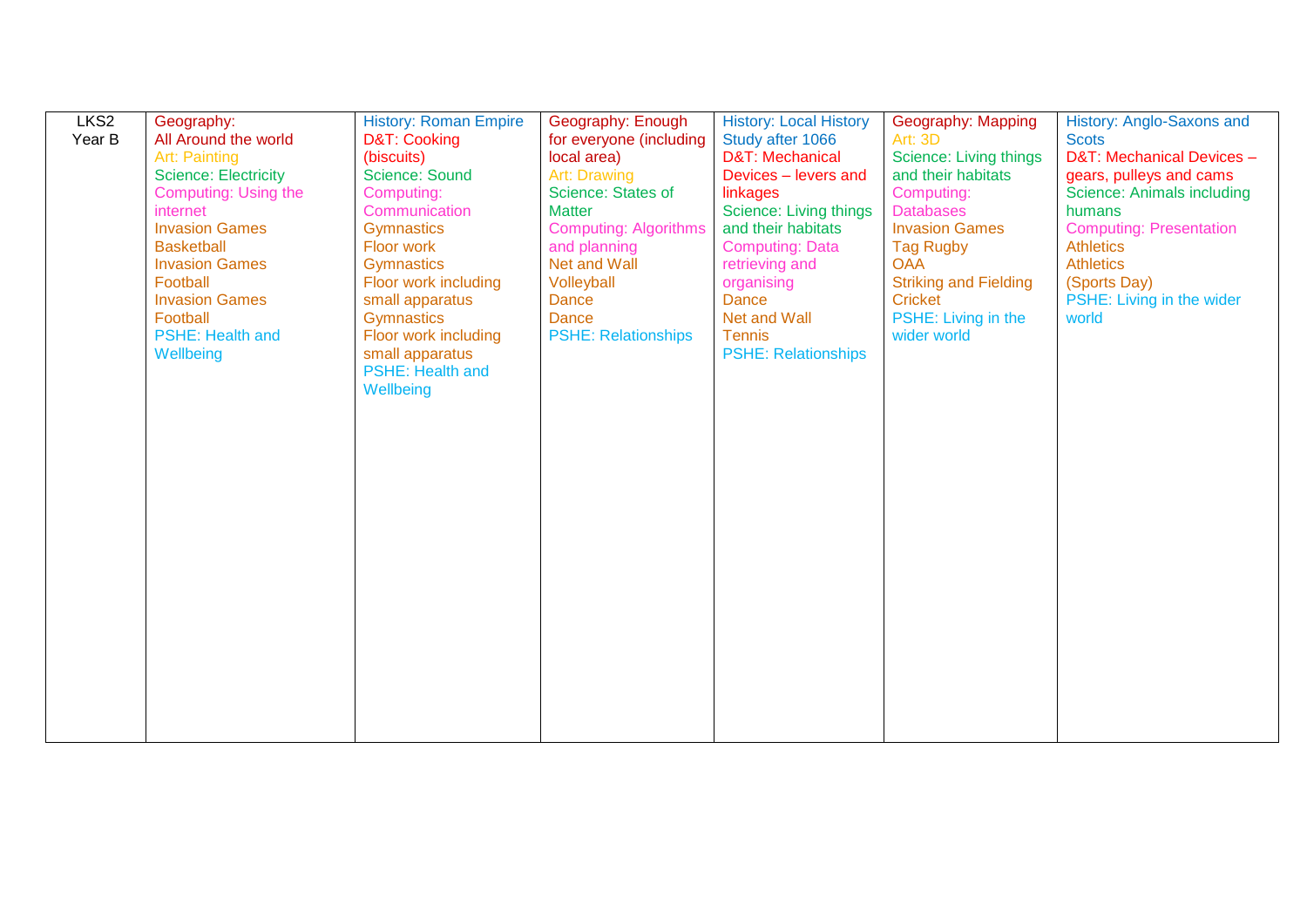| UKS <sub>2</sub> | Geography:                        | <b>History: Vikings</b>      | Geography: Enough          | <b>History: Local History</b> | Geography: Mountains         | <b>History: Early Islamic</b> |
|------------------|-----------------------------------|------------------------------|----------------------------|-------------------------------|------------------------------|-------------------------------|
| A                | <b>Exploring Eastern Europe</b>   | <b>D&amp;T:</b>              | for everyone               | <b>Study Normans and</b>      | <b>Art: Painting</b>         | Civilisation                  |
|                  | Art: Drawing                      | <b>Musical instruments</b>   | Art:3D                     | <b>Lincoln Castle</b>         | Science: Living things       | D&T: Moving toys              |
|                  | <b>Science: Forces</b>            | <b>Science: Forces</b>       | <b>Science: Animals</b>    | D&T: Sewing using             | and their habitats           | Science: Earth and Space      |
|                  | <b>Computing: Data retrieving</b> | <b>Computing: Algorithms</b> | including humans           | pattern pieces                | Computing:                   | Computing:                    |
|                  | and organising                    | and planning                 | Computing:                 | (aprons)                      | Presentation                 | using the                     |
|                  | <b>Invasion Games</b>             | <b>Gymnastics</b>            | Communication              | Science:                      | <b>Invasion Games</b>        | internet                      |
|                  | <b>Basketball</b>                 | Floor work                   | <b>Net and Wall</b>        | Properties and                | <b>Tag Rugby</b>             | PE: Cricket/Rounders          |
|                  | <b>Invasion Games</b>             | <b>Gymnastics</b>            | Volleyball                 | changes of materials          | <b>OAA</b>                   | <b>Athletics</b>              |
|                  | Football                          | Floor work including         | <b>Dance</b>               | Computing:                    | <b>Striking and Fielding</b> | <b>Athletics</b>              |
|                  | <b>Invasion Games</b>             | small apparatus              | <b>Dance</b>               | databases                     | <b>Cricket</b>               | (Sports Day)                  |
|                  | Football                          | Gymnastics                   | <b>PSHE: Relationships</b> | <b>Dance</b>                  | PSHE: Living in the          | PSHE: Living in the wider     |
|                  | PSHE: Health and                  | Floor work including         |                            | Net and Wall                  | wider world                  | world                         |
|                  | Wellbeing                         | small apparatus              |                            | <b>Tennis</b>                 |                              |                               |
|                  |                                   | <b>PSHE: Health and</b>      |                            | <b>PSHE: Relationships</b>    |                              |                               |
|                  |                                   | Wellbeing                    |                            |                               |                              |                               |
|                  |                                   |                              |                            |                               |                              |                               |
|                  |                                   |                              |                            |                               |                              |                               |
|                  |                                   |                              |                            |                               |                              |                               |
|                  |                                   |                              |                            |                               |                              |                               |
|                  |                                   |                              |                            |                               |                              |                               |
|                  |                                   |                              |                            |                               |                              |                               |
|                  |                                   |                              |                            |                               |                              |                               |
|                  |                                   |                              |                            |                               |                              |                               |
|                  |                                   |                              |                            |                               |                              |                               |
|                  |                                   |                              |                            |                               |                              |                               |
|                  |                                   |                              |                            |                               |                              |                               |
|                  |                                   |                              |                            |                               |                              |                               |
|                  |                                   |                              |                            |                               |                              |                               |
|                  |                                   |                              |                            |                               |                              |                               |
|                  |                                   |                              |                            |                               |                              |                               |
|                  |                                   |                              |                            |                               |                              |                               |
|                  |                                   |                              |                            |                               |                              |                               |
|                  |                                   |                              |                            |                               |                              |                               |
|                  |                                   |                              |                            |                               |                              |                               |
|                  |                                   |                              |                            |                               |                              |                               |